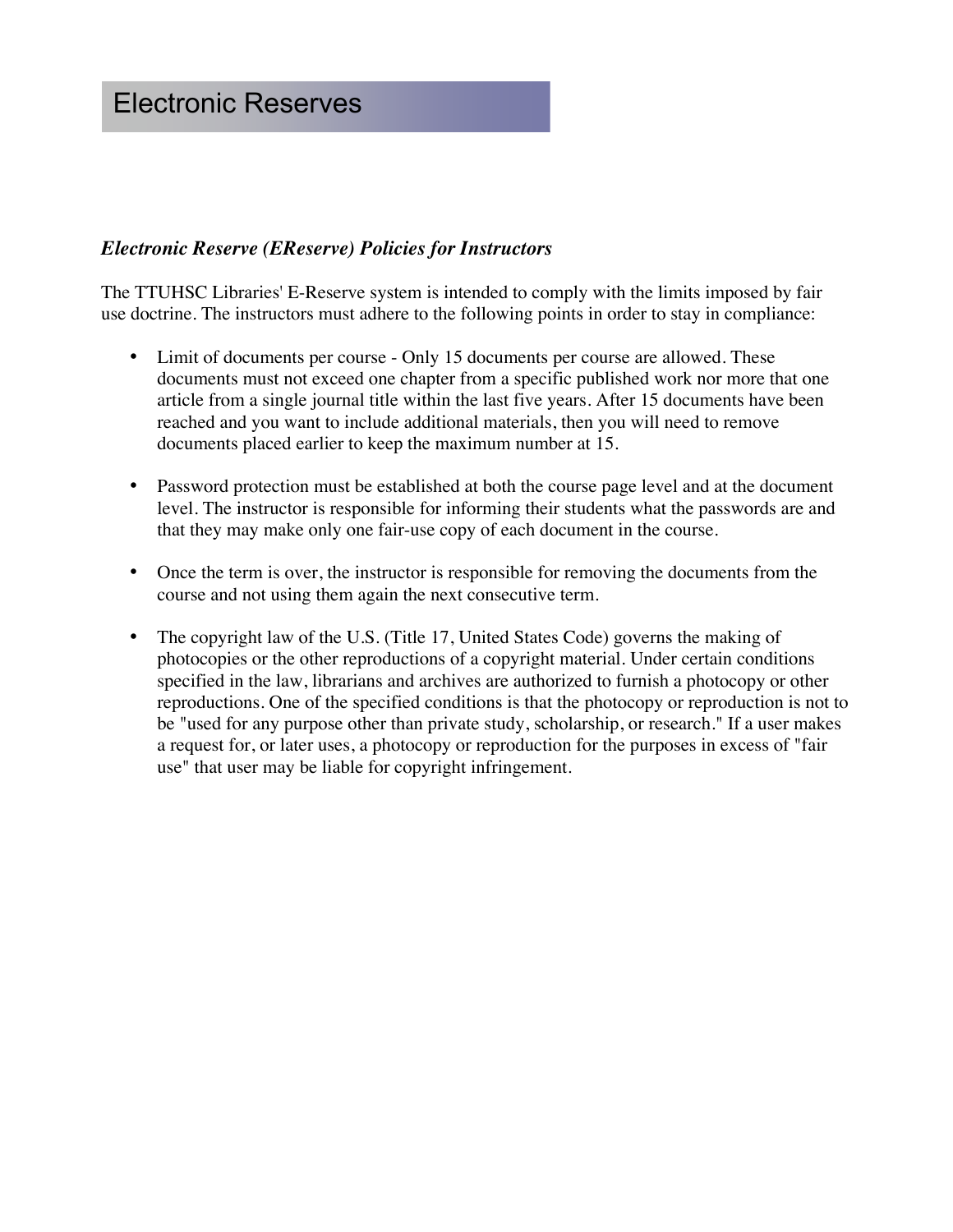## Electronic Reserves

*To create an EReserves account name and password, please contact either Dawn Kruse (806-743-2206) or Stephanie Shippey (806-743-2230).*

*Always preview your course pages and documents to make sure that your students can view them. Instructors are responsible for providing course page and document passwords to their students.* 

#### **Creating an EReserves Web Page**

1) Go to the TTUHSC Libraries home page (http://www.ttuhsc.edu/libraries) and click on the **Electronic Reserves** link under Library Services.

2) At the next page, click on **Click here to go to EReserves**.

3) Click **Admin Login**. Enter your username and password and click on **Login** button.

4) At the next page, click on the **Course Reserves Page** link. Next, click on the **Add Course** 

**Page** link. Enter information about your course (department, course number, password etc.) and click on the **Save** button.

#### **Adding a New Document to a Specific Course**

1) From the Main Menu, click the **course title** in the list.

2) Click **Documents & Copyright**. The Course Documents list opens in a new window.

3) Click **Add Document** . At the next page, click **Add a new Document**. Enter information about the document (title of article, number of pages, etc.) and click **Save**. The Attached Files tab opens. You can then connect a document by either faxing or electronically uploading a file:

Adding a Faxed Document

1) Fax a document to **(806) 743-4756**. *Make sure to use a clean photocopy. Dark edges and photocopied book covers take up a lot of memory and can cause downloading problems for students.*

2) Look for the **File(s) in the DocuFax Staging Area**. You will see a list of faxed documents. You can click on the file name to view the fax. To associate the fax with the course reserves page, click on the **paperclip** .

3) Click the **Return to document List** button.